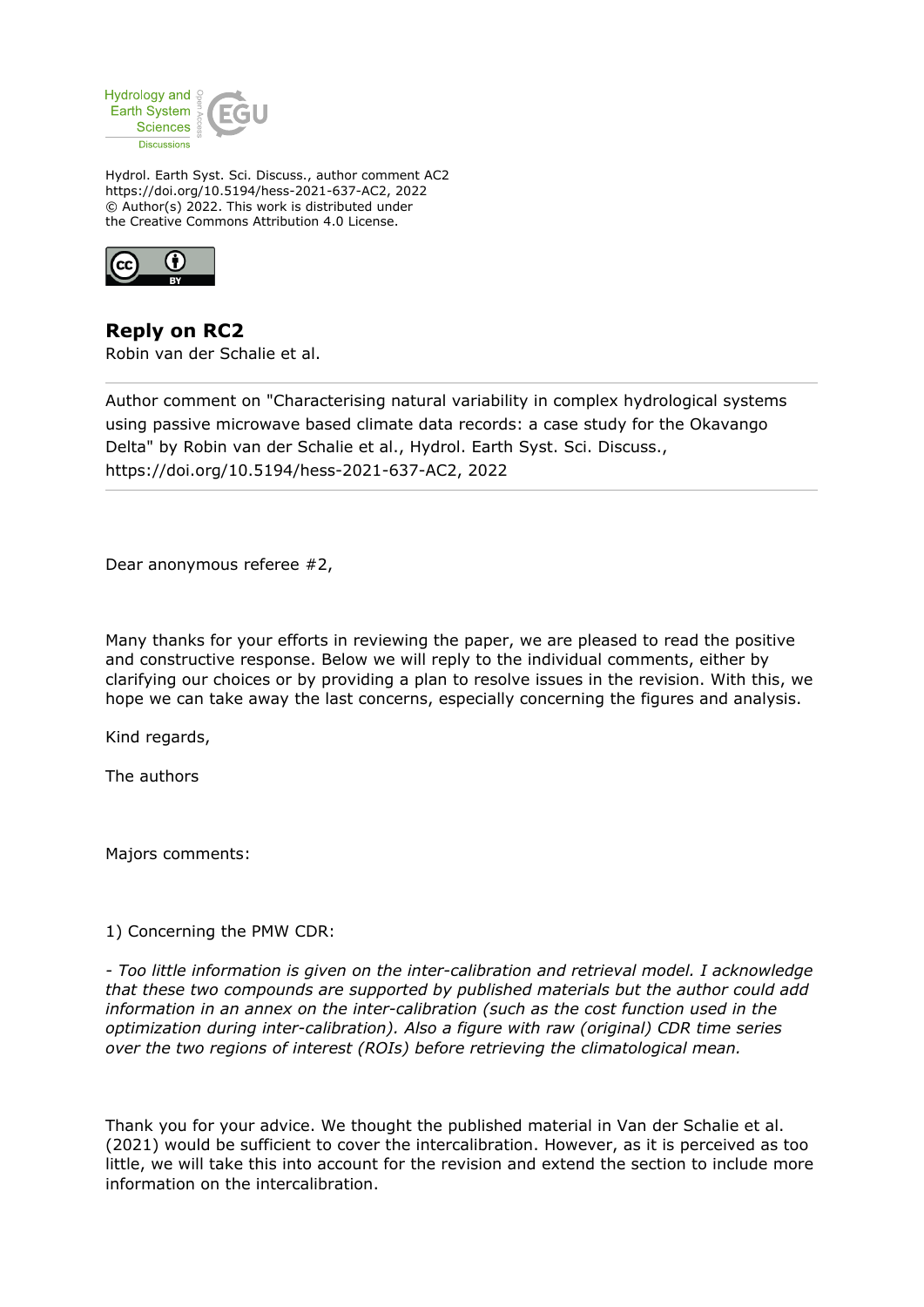It is possible to add a figure with the original (non-anomaly) data in the appendix. However, we explicitly made the choice during the paper writing to not include this because we want the main focus to be on their ability to properly detect anomalies. As we feel adding this might be distracting to the main message. Secondly, for the  $ROI<sub>2</sub>$  we show the underlying climatology of different datasets in Figure 6.

*- In Table 1, the resolution of the pixel measured by PMW at the surface is needed as it is said that Brightness Temperatures (BT) have been aggregated at 0.25° to obtain gridded products.*

Thank you for this advice, we will make sure that in the revision we are more specific in distinguishing between the resolution of the gridded product and the resolution of the passive microwave footprints.

*- If descending orbit only have been processed such that it can be compared with MODIS, such information is needed p7-L192*

The descending orbits were not only chosen because of the MODIS comparison. For passive microwave retrievals (e.g. the soil moisture, land surface temperature and vegetation optical depth) the night time retrievals are also of higher quality. This is caused by the thermal equilibrium during nighttime and the model assumption that the vegetation temperature is equal to that of the land surface temperature. This is not achieved during daytime, which in reality has a much higher variability over time (e.g minutes to hours). This is reflected back in the data quality, being more noisy. Especially as we include TRMM in the analysis, which does not have a stable local overpass time due to its non-polar orbit. Also, because of the timescale of the evaluation being monthly/seasonal, the daytime is not necessary to reach the goal of the study. We will clarify this better in the revised manuscript to avoid confusion.

## 2) Concerning the LST analysis:

*- Land surface temperature from ERA5 (LSTe5) has been extracted only for the first layer (0-7cm), is there any information on the penetration depth from the PMW observation? The infrared MODIS-based LSTmd is used for comparison, as infrared LST has no penetration depth, how this could impact the analysis. Please comment on p12-L315.*

Penetration depth for Ka-band observations are about 1 mm, slightly varying with soil wetness (Holmes et al., 2013; Ulaby et al., 1986), so between the IR and ERA5 depths. This information will be added to the revision.

The mismatch in depth is also a reason why we choose for night time comparisons, as there is much more thermal stability expected. Especially when looking over longer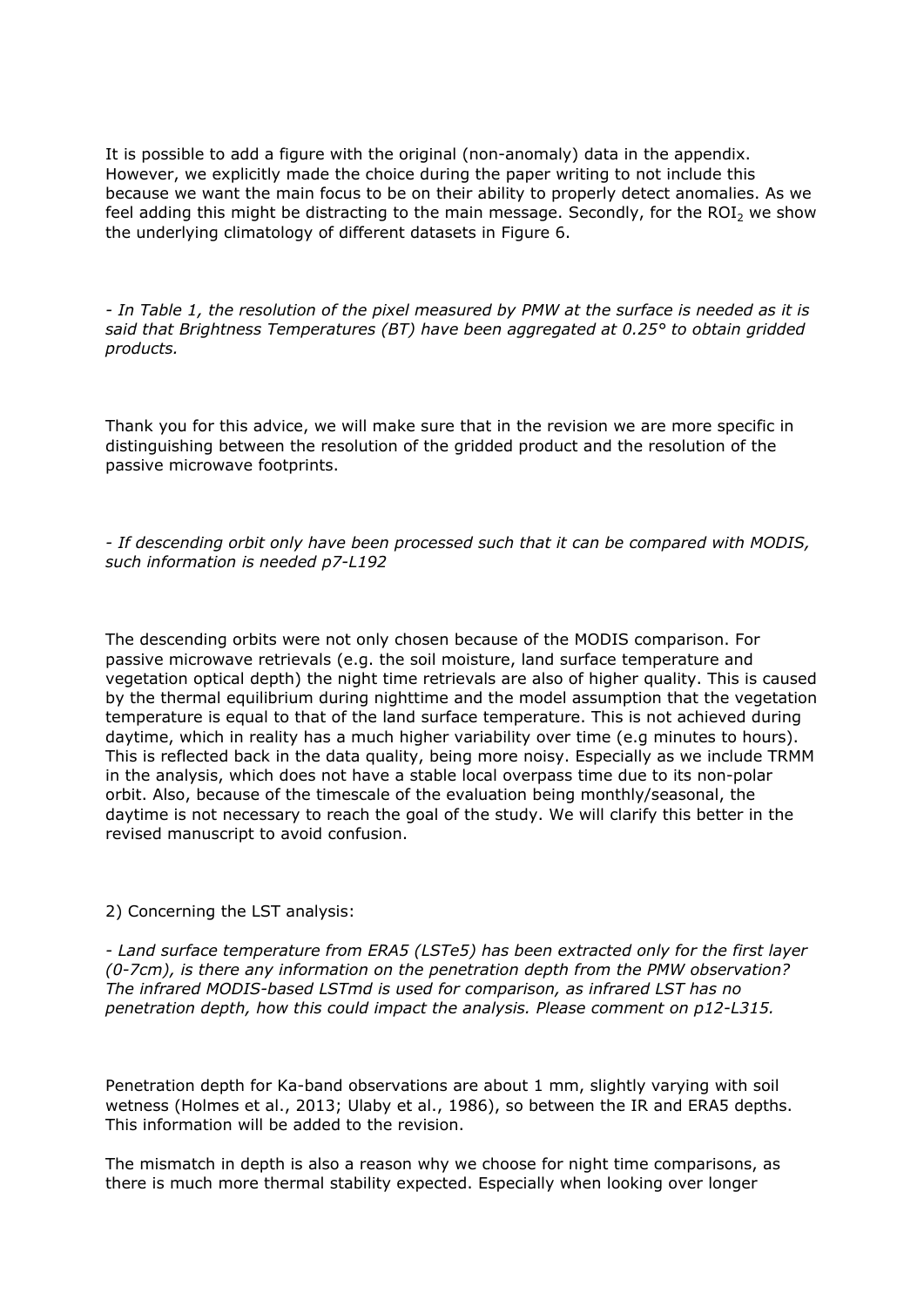periods (e.g. weeks, months) we assume that the slightly different definitions of soil temperature should still show a similarity in underlying anomalies. Not in the absolute sense, but relatively, as for example can be seen in the comparison of the anomalies in Figure 4. We will make sure that this is clear for the reader in the revision.

*- No Time series is plotted for LSTe5 and LSTmd. For a systematic analysis, these two must be added in Figure 4. It should better support the author's statement on LSTe5 through the manuscript (p22-L533; p23-L564) and in the abstract. This is not shown in the analysis yet.*

We agree that it would be better to show those images. We previously chose to leave those out to have manageable number of figures. For the revision we plan on either including it in Figure 4 or in an appendix.

*- I would suggest adding LSTmd climatology in Figure 6*

For both improved interpretability and after Section 4.3 showed a reduced skill of  $LST<sub>MD</sub>$  as compared to LST<sub>E5</sub> and LST<sub>MW</sub>, we made the decision to exclude LST<sub>MD</sub> for this image. If requested, we can add it to the appendix.

3) Concerning the VOD:

- *Climatology for ROi1 could be added in an annex to see if the LAI and VOD seasons are less correlated over catchment as it is stated p23-L595.*

The statement relates to Figure 3, which is not on different seasonal dynamics within a single season, but more about the intraseasonal (season to season) comparison. Here you can see a more sustained increase in the anomalies for VOD in 2008-2012, as compared to the LAI. This is highlighted in the discussion and linked to the ability of VOD to detect the build-up of biomass in this longer wet period, which is not perceived in the LAI.

*-Xband is less sensitive to leaves over dense forest, any experiment has been conducted in using/not using Xband for VOD in the omega-tau model?*

The retrievals of soil moisture and vegetation optical depth are entangled, therefore you cannot replace the VOD within the algorithm used by something else in the Land Parameter Retrieval Model. X-band is not less sensitive to the leaves over dense forest, the issue is that the signal gets saturated with the vegetation signal and shows less variability therefore. Choosing another frequency, e.g. L-band, reduces the time coverage of the total record and therefore also the value of the anomalies. For example L-band only goes back to halfway 2010 with SMOS.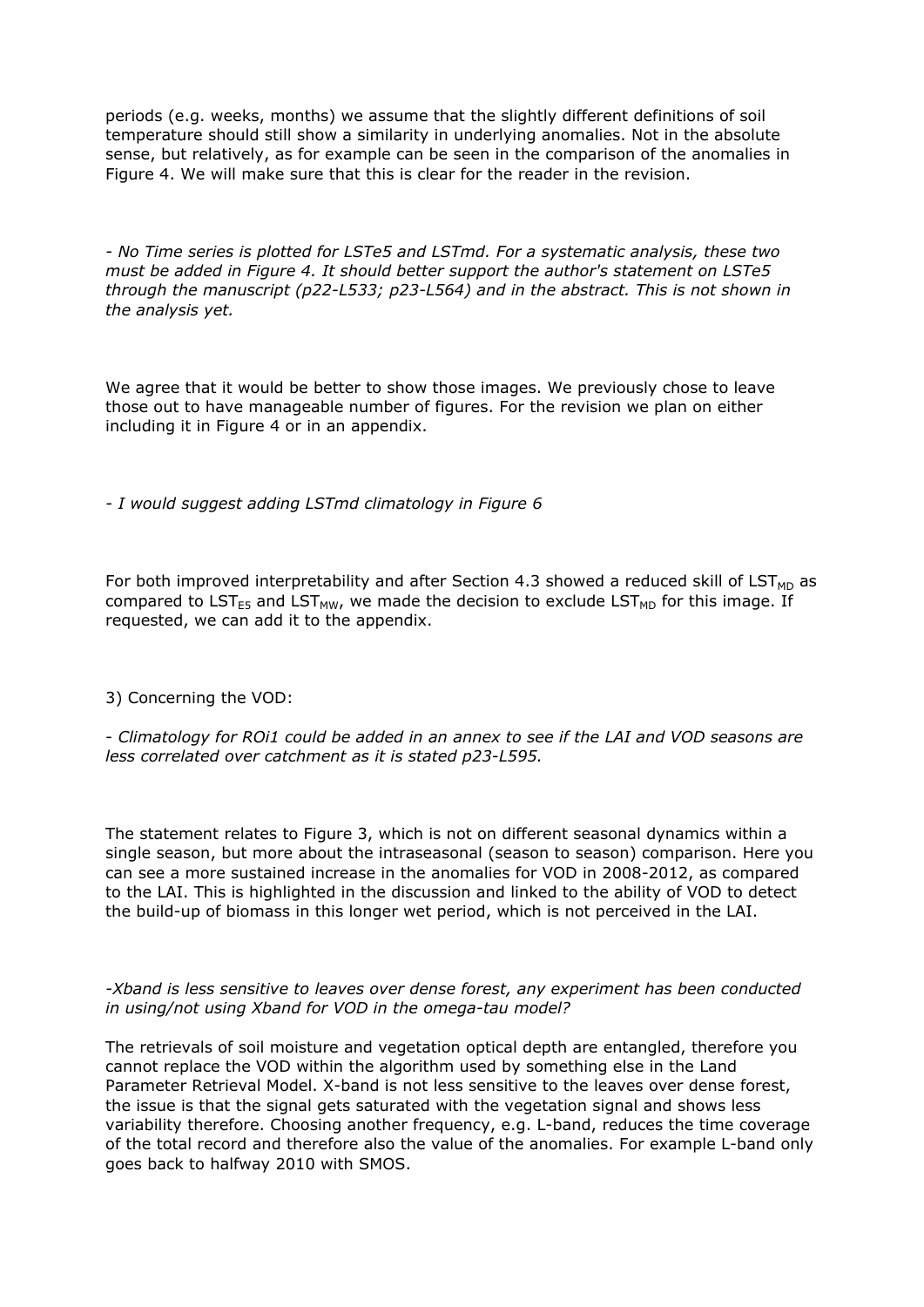4) Concerning the Figures:

- *All scatterplots must have Xlabel and Ylabel for clearer reading. I suggest introducing correlation numbers inside the figures.*

In the revised version we will add the X and Y labels where missing.

*- All correlation numbers must have at most 3 digits as the 4th is not meaningful.*

We agree with this statement, and therefore will adjust where necessary to have a maximum of 3 digits (like 0.77) for correlations.

- *"Absolute anomalies" in the title is misleading as "absolute" has another mathematical meaning. Replace by "raw"?*

We agree that it is currently not completely clear what "absolute" anomalies mean in the context of this study. However, we think "raw" is also confusing. Therefore we will highlight the meaning of the absolute anomalies in the context of this paper. Concerning the z-score, we will explain its meaning as "standardized anomalies".

- *Add PRim in Figure 5 as well as PRe5 and PRim for RO1 (can be in annexes) as it is stated that PRe5 has high positive anomalies over the catchment (p21-L478) with no supporting information.*

To make sure all the information is included in the figures, we will include the PR<sub>E5</sub> (ROI<sub>1</sub>) and  $PR_{IM}$  (ROI<sub>1/2</sub>) in Figure 5 so it includes information on all support data.

5) Concerning the Linear regression experiment:

*- RMSE for Z-score is difficult to analyze, pleased replace by bias and std metrics in table2*

Due to the completely different underlying values for river discharge, inundated area, precipitation, and soil moisture, we decided to use the z-score anomaly as a tool to normalize this difference and improve the interpretability of the balance between their contributions in the regression activity. The advantage of using z-scores or normalized values in regression is that regression coefficients are directly comparable or interpretable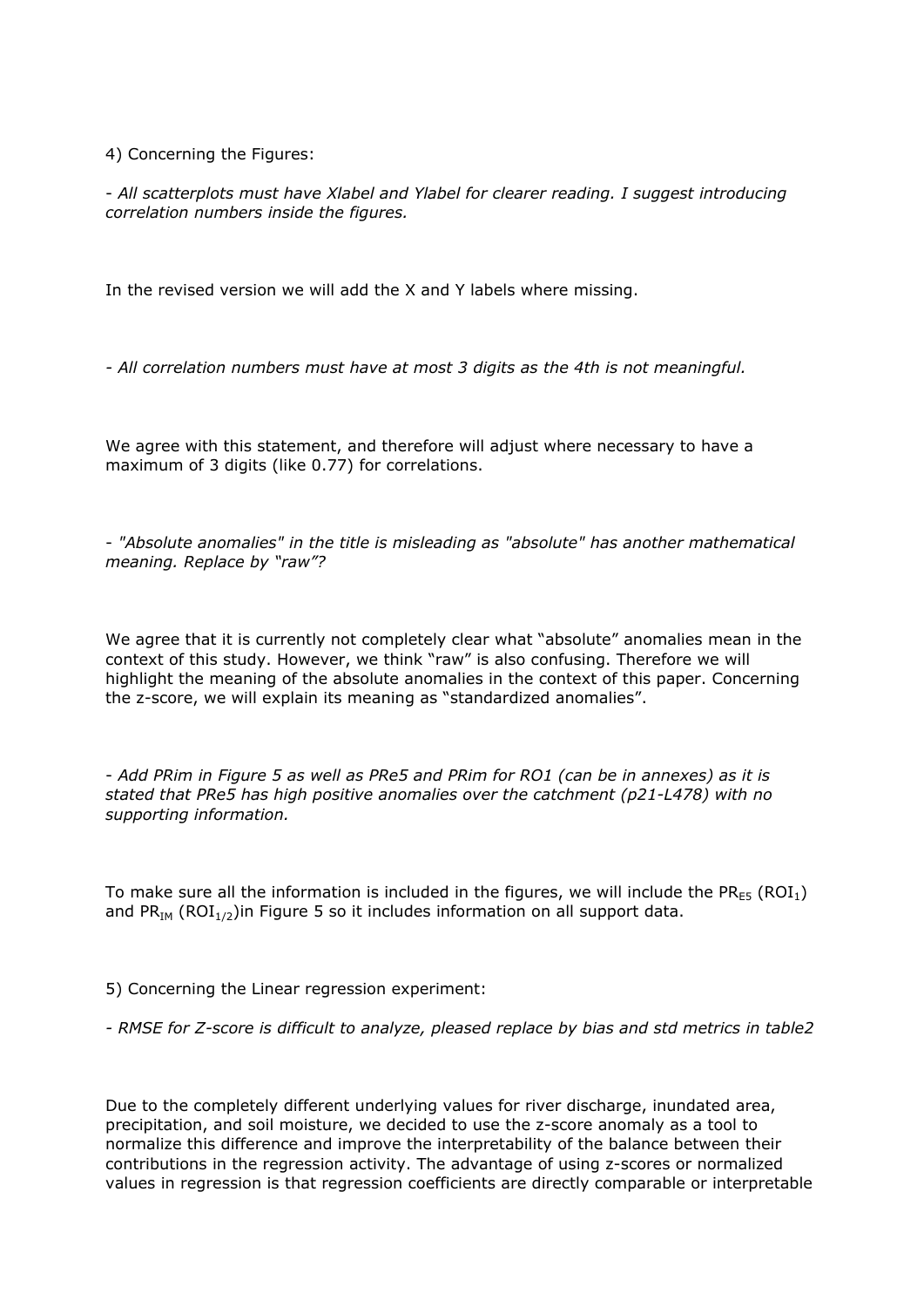in terms of strength of relationship between dependent and different explanatory variables. In the revision we will better clarify this choice. On top of that, in a regression exercise the bias does not have much meaning.

*- Please consider doing the Linear regression experiment for the catchment ROI1 to see if the SSM is more related to the precipitation upstream (as stated p22-L517).*

A linear regression activity does not add the same value as in the Delta. Because ERA5-Land is mostly driven by its precipitation forcing, it will always match best there compared to anything else, without providing any insight into the true quality. The unique opportunity in the Delta is the contribution of the Okavango River inflow and the inundation, so the water is not coming from an individual source.

*- In the Table specify the considered ROI.*

Thank you for your advice, we will specify the ROI.

*- It said that OIAD show some lagging from ORD, could you find optimal lag with crosscorrelation between ORD-SSM and SSM-OIAD. This might lead to finding some buffering effect in SSM between ORD and OIAD.*

That is indeed an interesting suggestion. We will have a look to see if this is feasible and potentially include in the revision.

Minors comments :

*-p2-L36, miss-record*

*-p2-L51, "the The"*

- *-p3-L63, BAMS, acronym is not defined*
- *-p3-L93, PMW is not defined,*
- *-p4-L111, use Section instead of "Chapter"*
- *-p4-L114, LPRM is not defined yet E5L should be E5*
- *-p7-L195, The sentence is misleading since not only the Xband is used*

*-p9-L224, what is an E-type gauge?*

*-p11-L289, VODCA is not defined*